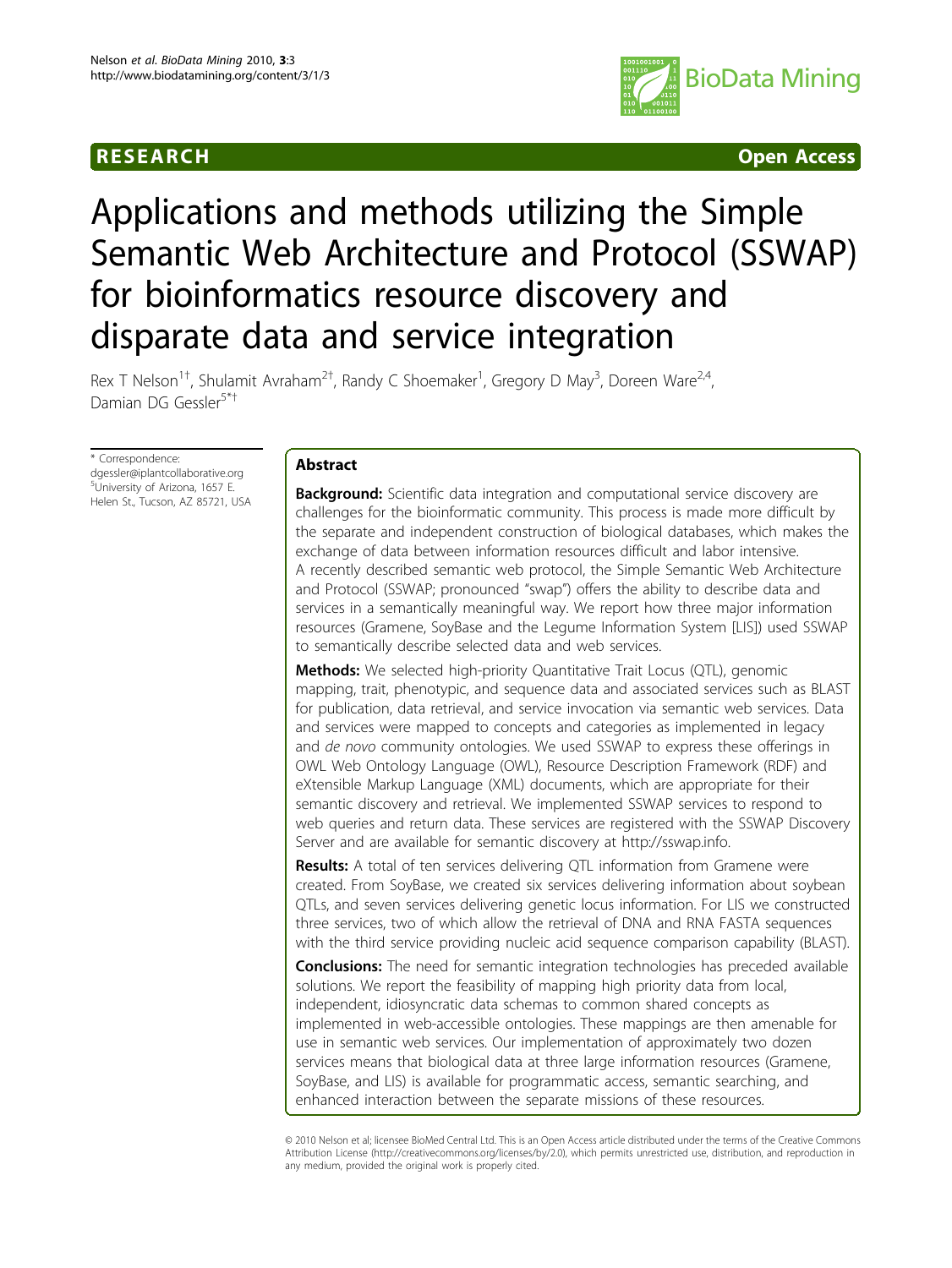# Background

SoyBase[[1\]](#page-12-0) was originally developed as the USDA-ARS soybean genetics database. Since its inception, SoyBase has matured from a genetic map-based database to include the just-released soybean genomic sequence and its annotation. The SoyBase database contains numerous data types including QTL, locus and phenotypic data for soybean. Gramene [\[2,3](#page-12-0)]is a database for comparative genomics of the grasses, which offers a suite of tools and data for comparing different grass species. The Gramene database is a resource for comparative genetics and genomics of plants, which holds numerous classes of data related to the molecular biology, genetics and genomics of the species present in the database. The Legume Information System (LIS) [\[4](#page-12-0)] is a USDA-ARS funded information resource for comparative genetics across legume species. The mission of LIS is to help basic science researchers translate and leverage information from the data-rich model and crop legume plants to fill knowledge gaps across other legume species and to provide the ability to traverse interrelated data types. While SoyBase is a species-specific database for soybean (*Glycine max*, (L.) Merr.), it contains many of the same data classes as the Gramene database, including information on agronomically important plant phenotypes (traits) and genetically mapped quantitative traits, commonly referred to as QTLs (Quantitative Trait Loci). Soybeans are not grasses; they are legumes. Thus while SoyBase shares data types with Gramene, it shares data and evolutionary relevancy with LIS. SoyBase contains QTL and genetic information for soybean, Gramene includes QTLs identified for numerous agronomic traits in the grasses with information on associated traits and coordinates for their loci on various genetic maps, and LIS includes cross-legume comparative data. All three major information resources afford their users the ability to go to their respective websites and search or browse sequences, genes, traits and other data from major cereal crops (Gramene) or legumes (SoyBase, LIS), yet cross website scientific integration is laborious and largely unstructured.

Two challenges that SoyBase, Gramene, and LIS face today are discovery of relevant external web services and the integration of external data sources into integrated presentations for their users. To illustrate the discovery challenge from the perspective of a user, consider a researcher searching the web for QTL services, where–other than going to particular resources already known to the researcher such as SoyBase or Gramene– one has few discovery options other than beginning a search with web search engines such as Google. However, the results returned by Google when searching on the string 'QTL' or similar keys are varied in their context and relevancy. So instead of searching for web resources with the string 'QTL' with its lack of contextual relevancy, we seek a method to provide users with a way to find services that operate on formal QTL objects and other data types based on well defined data models. When we offer such contextualized services, they can be invoked directly by users with appropriate front-ends as well as integrated by us in our own informatic offerings. Additionally and importantly, analysis of our requirements shows that the term "users" needs to be interpreted broadly: we seek not just the capability to allow people to better find data and services, but to allow computers, without human assistance, to both discover and engage such resources. With this capability, SoyBase, Gramene, and LIS can deploy automated programs to discover, engage, assess, assimilate, and variously integrate disparate data and services to provide more productive resources for our users.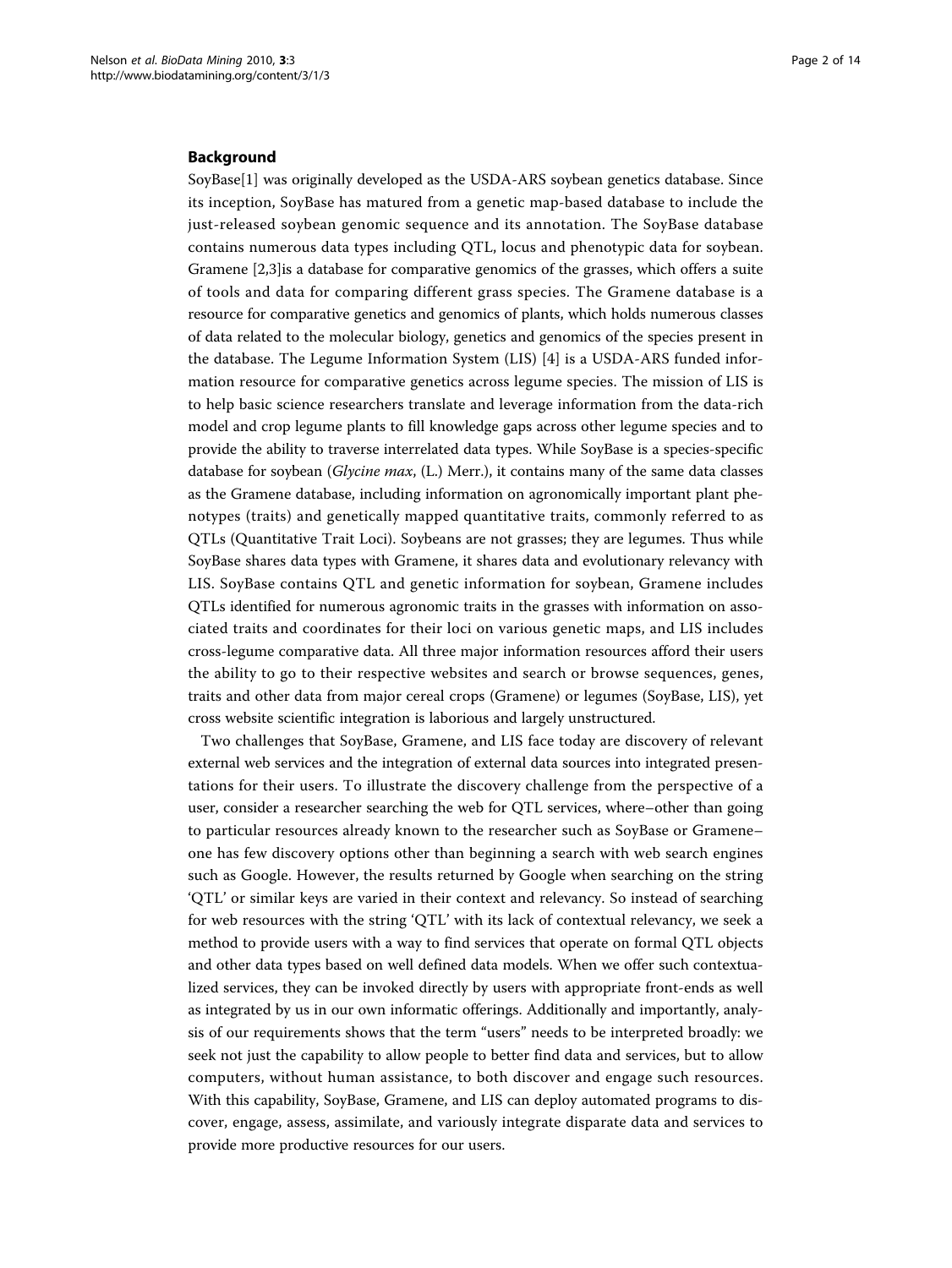An immediate and well-known difficulty in discovering and engaging disparate data and services is the non-standard, idiosyncratic structure of data resources and the idiosyncratic ways common data is described. Under normal circumstances, a database administrator that wanted to transfer data between databases would first have to examine the external database schema, looking at the sometimes cryptic labels for the fields in each of the external database's tables, and try to determine if there is an analogous field in one's own database before populating data. This process would, of course, have to be repeated with each external database the administrator wished to integrate. Documentation helps direct this process, but utilizing that documentation as human readers is low-throughput and non-automated. Web service application programming interfaces (APIs) can alleviate some of the low level issues in data retrieval and transfer, but they do not standardize discovery and invocation across providers.

Major information resources such as NCBI eUtils [\[5](#page-12-0)] and EMBL-EBI [\[6,7](#page-12-0)] offer web services and to a lesser extent Gramene and Soybase with such services as Distributed Annotation Servers (DAS) [[8\]](#page-12-0)and the Genomic Diversity and Phenotype Connection servers (GDPC) [\[9](#page-12-0)] are moving in this direction. These interfaces allow programmatic search and retrieval of data and engagement of services. Furthermore, one can discover these services using specialized search engines such as BioCatalogue [[10\]](#page-12-0). But a limitation of this approach is that the underlying technologies do not lend themselves easily to semantic markup [[11,12\]](#page-12-0). Without semantic markup, it is virtually impossible to write generic programs to discover and engage services without low-throughput human intervention. Without infrastructural support, non-semantic services require programmers to write custom programs or scripts to engage and parse each individual web service–a process that inherently does not scale to thousands of resources on the web. Efforts to address this limitation exist. For example BioMoby [[13\]](#page-12-0) uses a classification scheme of data and service ontologies to allow web services and their data to be tagged using publicly available terms. Research into more formalized web service composition expands the domain into automated on-demand workflows [[14,](#page-12-0)[15](#page-13-0)] and Ser-vice-Oriented Computing [\[16](#page-13-0)]. Still, many of these approaches are built upon an *ad* hoc semantic that either does not lend itself to formalized reasoning, or is promising yet not sufficiently developed from research to production grade.

The issue of semantics and ontologies is non-trivial. It is long noted that it is difficult to agree on what to call something as (seemingly) simple as plant anatomy or genes. Terms may become overloaded, such as "locus" or "marker," yielding different meanings in different contexts. Ontologies and the discussions surrounding their creation have helped alleviate some of the ambiguity, or at least aided in the establishment common terms for the purpose of knowledge classification and data exchange. Yet the nature of classification itself raises substantial conceptual challenges beyond simple agreement on terms [[17\]](#page-13-0). It is unclear if any static ontological approach can ever fully capture the rich diversity of concepts and instantiations seen in biology. Data schemas used by information resources will likely share major concepts, but it is equally as likely that specific implementations will also differ in ways that make integration of their contents laborious. We reject an approach where database designers would mold their web service offerings around a universal model, but rather we enable a model whereby there is a shared and vibrant semantic, building upon existing ontologies, and as appropriate, extending or creating new ontologies under a formal semantic.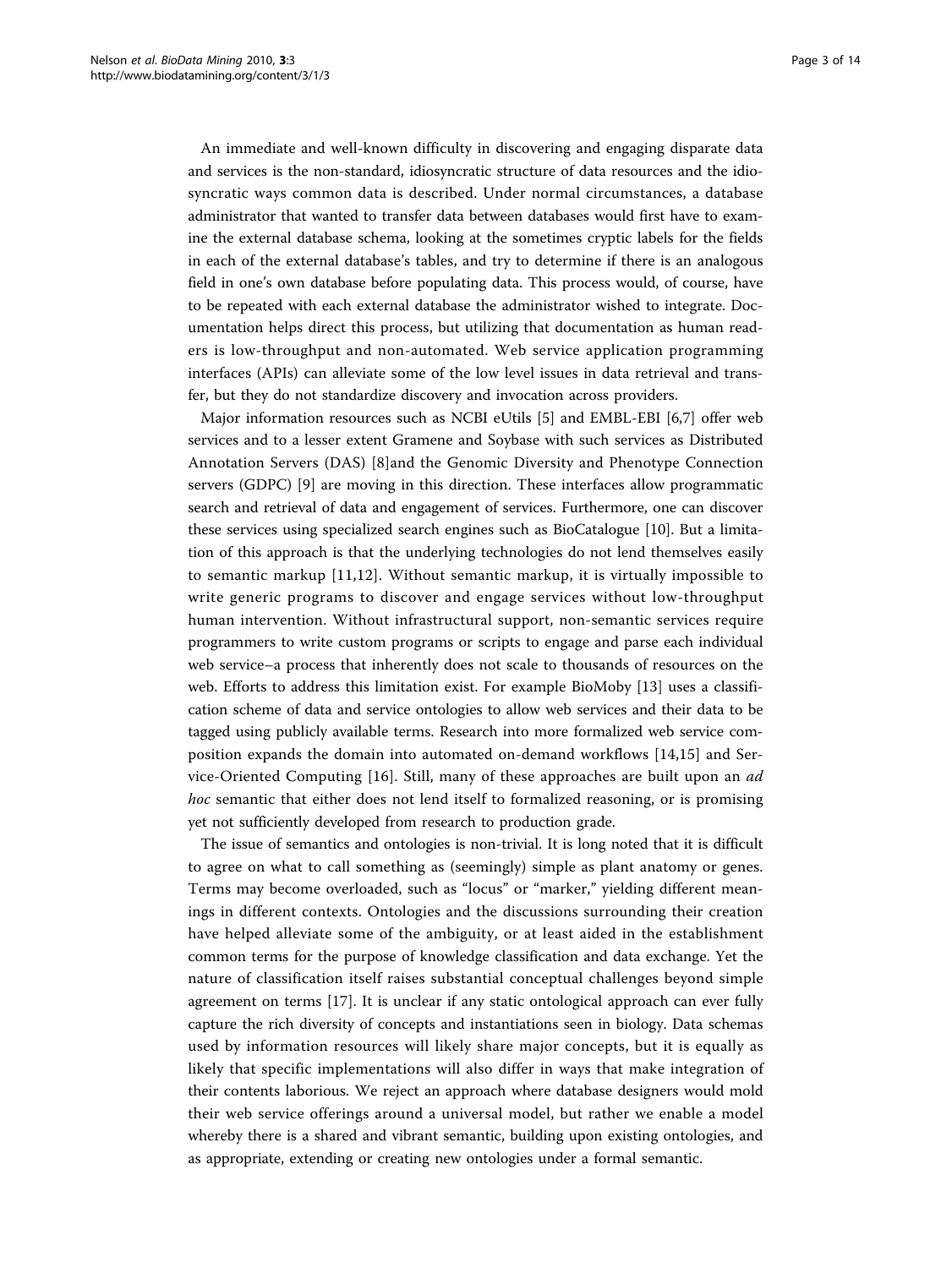To address this, we sought a system that is based on a simple, REST-based architecture (REpresentational State Transfer, [[12\]](#page-12-0)) using industry-standard semantic web– rather than web service–technologies. Semantic web technologies, such as the W3Csanctioned language OWL, provide a formal semantic and logic for grounding web resource descriptions. We describe here our use of the Simple Semantic Web Architecture and Protocol (SSWAP) [[18,19](#page-13-0)] to build a system that allows semantically robust description, discovery, and invocation of semantic web services. SSWAP affords data or service providers with the ability to describe their resources using semantics in a way that is both consistent with the use of shared community ontologies and amenable to formalized reasoning. This is particularly important when trying to transfer analogous data between distinct and independently created databases. SSWAP is a semantic web service architecture, protocol, and platform that allows users to re-use or create ontologies for their data, thus leveraging the efforts of many groups but still allowing web resources the ability to describe data that is unique to their offering or not addressed by other ontologies. SSWAP enables services to be described, discovered, and engaged based on the use of an extensible and formalize semantic, rather than the ad hoc conventions of simple lexical token matching.

# Methods

### RDF/XML and OWL-DL

SSWAP (Simple Semantic Web Architecture and Protocol) [\[18](#page-13-0),[19\]](#page-13-0) uses standards as sanctioned by the W3C–the sanctioning body of the World Wide Web. SSWAP is a 100% OWL implementation. OWL (Web Ontology Language) [[20\]](#page-13-0) is the web standard for encoding a formal logic and specifically a first-order description logic in its variant OWL DL and newer OWL 2.0 dialects. OWL is fundamentally built upon RDF (Resource Description Framework) [[21](#page-13-0)], RDFS (RDF Schema) [[22](#page-13-0)], and XSD (XML Schema) [[23\]](#page-13-0). SSWAP, as a lightweight specialization of OWL for semantic web services, achieves this by introducing exactly six classes, six object properties, and seven datatype properties [[24,25\]](#page-13-0). For serialization, SSWAP uses the W3C recommendation of RDF/XML. We note for the reader that SSWAP's reliance on XML is solely as recommended by the W3C for messaging; functionally SSWAP neither depends on nor exploits XML syntactical or semantic side-effects.

#### **Ontologies**

SSWAP recognizes that ontology content generation is best done by the community, for the community. Similarly, it recognizes the immense value in legacy work, even if those ontologies cannot be used for semantic web services in their current format. Thus SSWAP-compliant ontologies address the structural issues relevant to implementing a semantic web services system. Many legacy ontologies, such as those of the Open Biomedical Ontology (OBO) foundry [\[26\]](#page-13-0) can be re-factored into semantic-webservice-compliant ontologies under automated services such as those available through the SSWAP web site [\[27\]](#page-13-0). A selection of these re-factored ontologies are hosted on the SSWAP ontology page [\[28](#page-13-0)]. Hosting at this web site is solely for community convenience: architecturally SSWAP ontologies may reside anywhere on the web.

SSWAP's use of ontologies is also aimed at addressing the social limitations often associated with ontologies and web services. How do we get agreement on the use of a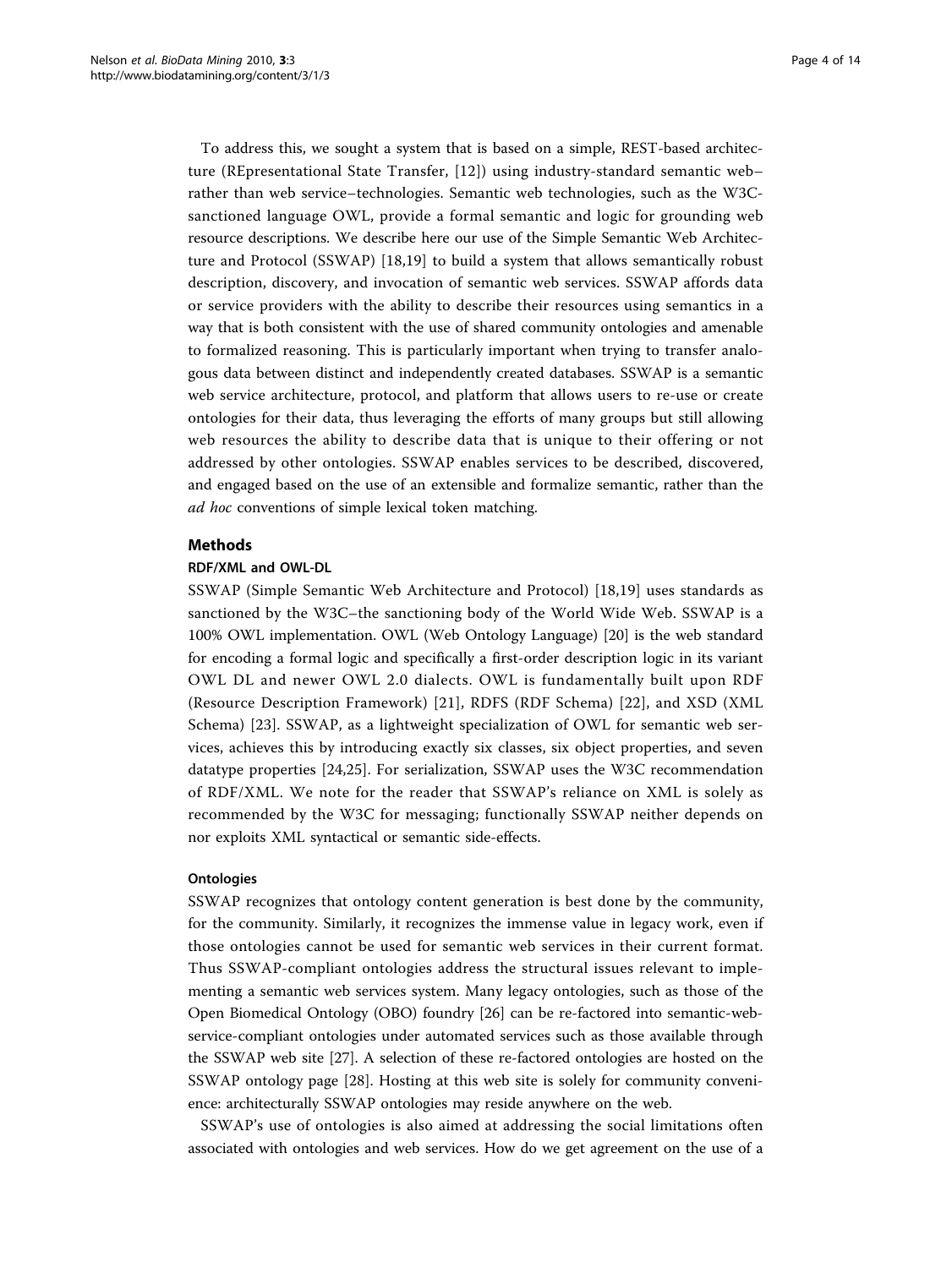term? SSWAP does not insist that all parties use the same term. Instead, SSWAP enables a marketplace of ontologies whereby anyone can put an ontology on the web for use in semantic web services. If such ontologies share nothing in common, then indeed there is no logical or semantic connection between terms. But in practice, ontology creation is laborious, and there is a strong incentive to reuse the work of others and extend it only when needed to address a local requirement. Thus SSWAP enables a "web of ontologies", where providers such as the OBO foundry and the Gene Ontology offer their ontological models, and users can mix, match, and extend terms as dictated by their specific requirements. Because all ontologies used in SSWAP are in OWL DL, the resultant admixtures are amenable to consistency checking and reasoning. There is no requirement for global consistency, thus locally created admixtures may be used ephemerally on a transaction-based model without breaking global behavior. SSWAP's use of OWL means that ontologies may be extended and used by thirdparties under a formal semantic, without requiring explicit coordination.

Ontologies for each of the information resources of Soybase, Gramene, and LIS were constructed in consultation with each other to minimize work and identify shared concepts, but actual ontology creation was done independently at each site using the Protégé editor [[29\]](#page-13-0). Where agreement was not found, ontologies were specialized to each resource using OWL constructs such as subsumption (subclassing). RDF/OWL files representing the ontologies for each database were also generated using the ontology editor Protégé. These documents were split into their component class and property terms using the SSWAP service "Split Owl Ontology Files" [[27](#page-13-0)]. The resulting files were then hosted by each information resource.

#### Resource Description Documents

Semantic web services use SSWAP to define themselves on the web in a simple document called a Resource Description Graph (RDG). An RDG is only superficially similar to the web service WSDL (Web Service Definition Language) [[30](#page-13-0)] document in that it allows the resource to describe its offerings, but it otherwise differs substantially in both design and implementation. This is because WSDLs are not founded in a formal logic, but instead are a specification of how to encode (tag) information about a service for automated extraction. This means that while WSDLs provide a syntactical standard for how to organize and parse information, they offer no formalism on how to infer semantics (e.g., how to differentiate or equate terms such as myOntology:DNASequence from yourOntology:DNASequence or other tags). In SSWAP, RDG's are 100% OWL DL. Semantic web service definitions are self-describing logical statements of what the service is, and what it performs. The RDG structure is grounded on the reserved classes and predicates of SSWAP, establishing the protocol [[24](#page-13-0)]. The protocol establishes a fundamental relation between any given service and its input and output data transformation. This fundamental relation is called the canonical graph (Figure [1](#page-5-0)). The canonical graph closely follows the conceptual model of RDF in its notion of subject -> predicate -> object. An RDG is a standardized manner, amenable to reasoning, for a service to describe that it maps some input to some output, or vice versa. RDGs tend to be short documents–often no more than a dozen or so lines of RDF/XML. Yet they can be informationally dense. Because each URI to a term is itself a link to an OWL DL document, extracting the closure of the RDG (i.e., dereferencing all URIs and embedding the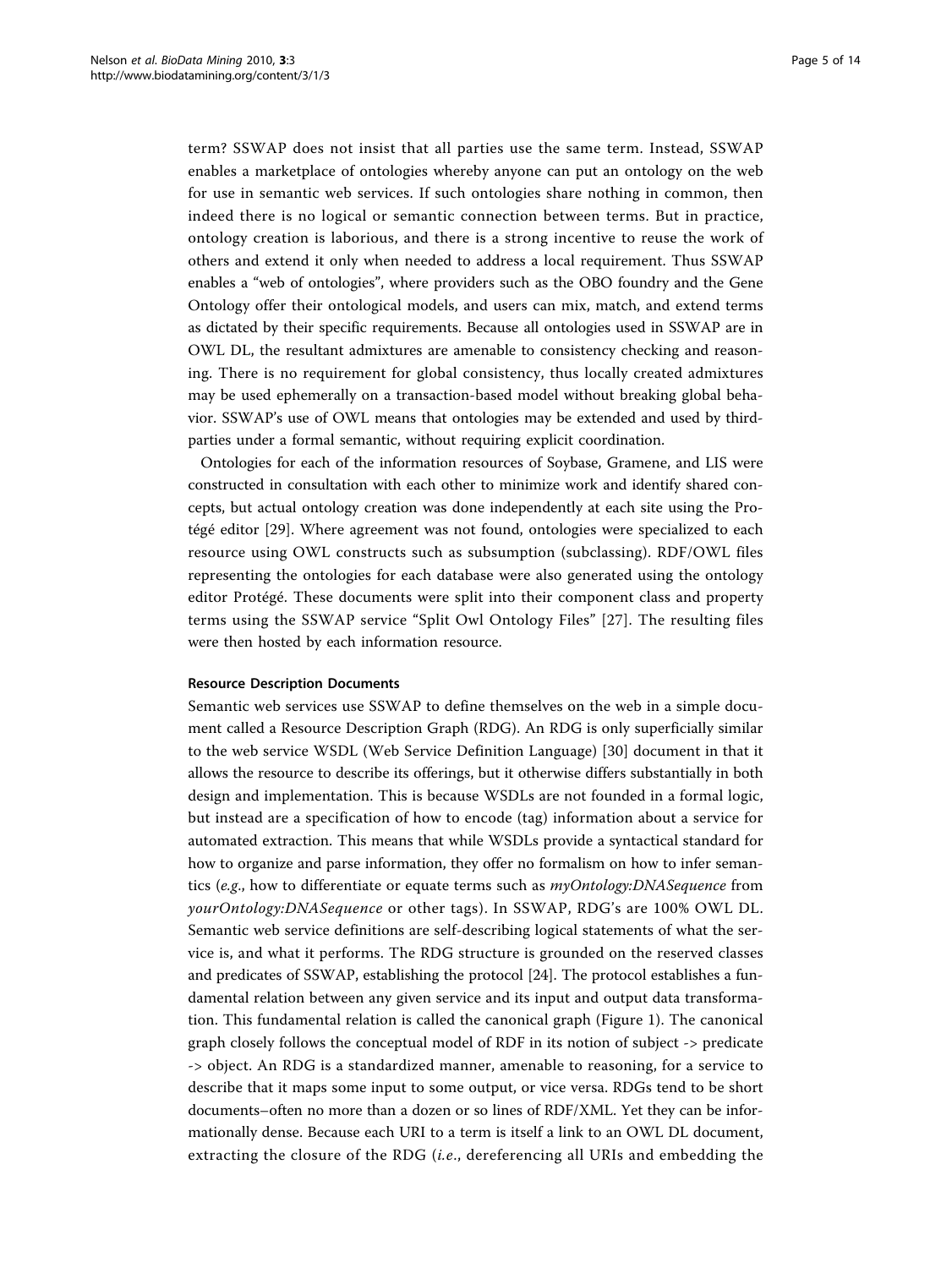<span id="page-5-0"></span>

resultant OWL RDF/XML) can be automated to expand the RDG into hundreds of statements. This closure can in turn be sent to a reasoner, whereby implied inferences are made explicit. This can result in thousands of statements. This process is available for inspection using the on-demand validation and publication tool at the SSWAP web site [\[31](#page-13-0)]. To prepare each resource offered by Soybase, Gramene, and LIS, RDGs were prepared according to the examples available at the SSWAP site [\[32](#page-13-0)].

# Discovery server and services registration

Providers of data and services describe their offerings to the world by hosting RDGs on their web site (Figure [2\)](#page-6-0). To allow their offerings to be discoverable by a semantic search engine, the site sends the RDG's URI to a third-party Discovery Server [[33\]](#page-13-0). An open-source Discovery Server is hosted at <http://sswap.info> for this purpose. Upon receiving a publication notification, the Discovery Server executes a HTTP GET on the URI and reads in the content. If the content is a valid SSWAP graph, then the Discovery Server parses and reasons over the document and adds the content to its knowledge base for immediate on-demand semantic searching. If the document is not a valid graph, then the Discovery Server recognizes that the URI is not a SSWAP resource, and updates its knowledge base accordingly. Thus publication and deregistration are simply a matter of having the Discovery Server's internal model reflect the reality of the web. Architecturally, the model is amenable to spiders and web bots, whereby no active publication notification on the part of the provider is necessary, though we do not currently traverse the web for resources in this manner. Like virtually all systems on the web that use a snapshot of the web for backend processing, the model is subject to latency errors, whereby the Discovery Server's results are dependent on how it reflects the actual state of web resources at any given time. In this manner, the validity of the SoyBase, Gramene, and LIS service graphs were checked for format and consistency using the SSWAP "Validate Resources" service [[31](#page-13-0)]. When each service's resource description graph (RDG) passed validation, it was registered with the Discovery Server and is available for semantic discovery and invocation.

# Search, discovery and activation of services

For browser-based, point-and-click interaction, clients may discover and engage services via the semantic search front-end at the SSWAP home page [[19\]](#page-13-0). For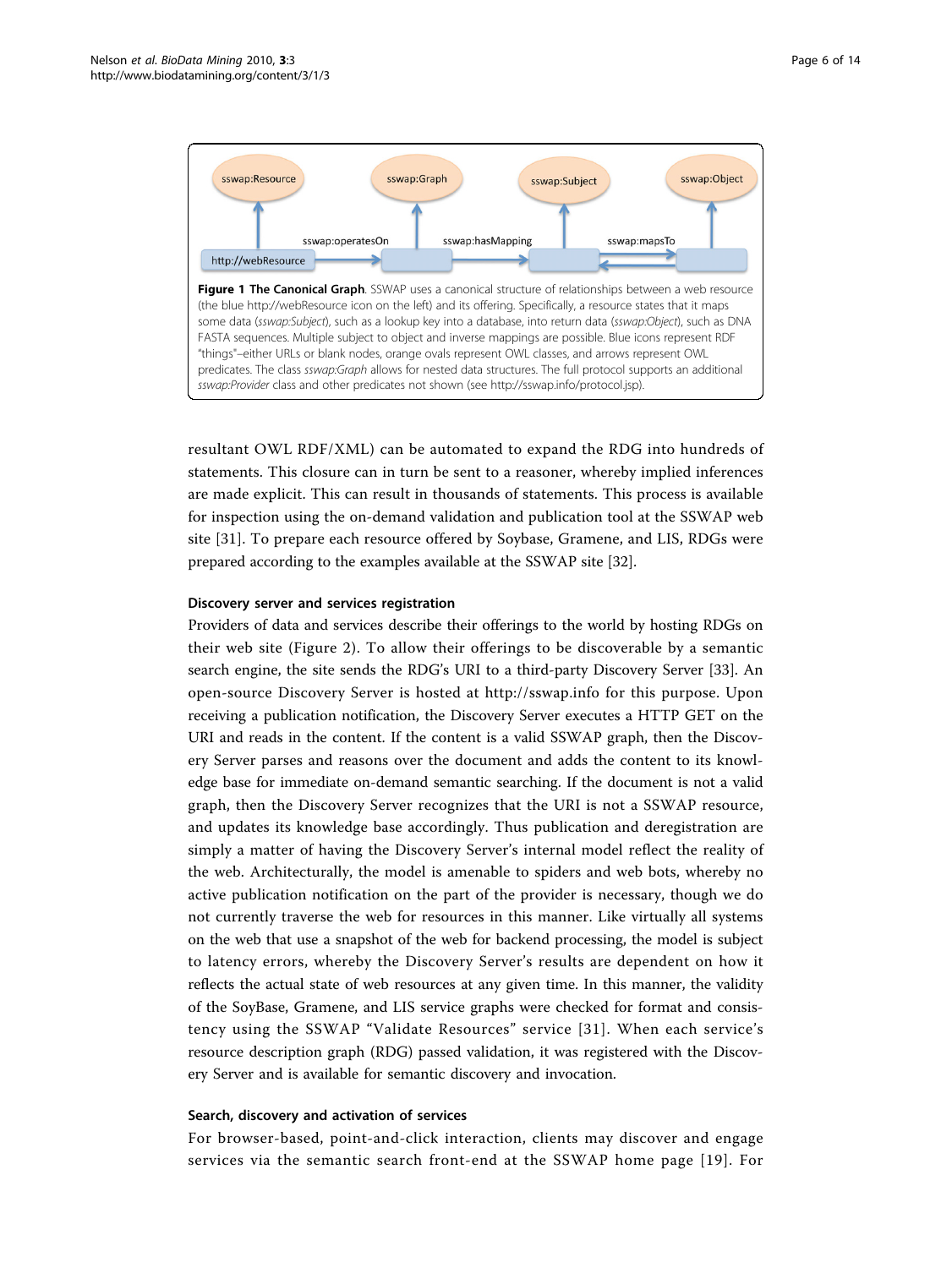<span id="page-6-0"></span>

non-browser, automated access, both discovery and invocation are fully integrated and supported in the SSWAP canonical graph model. To discover services programmatically (without the use of a browser), client programs send a graph to the Discovery Server, as exemplified with the example at the SSWAP web site [\[34](#page-13-0)]. Clients use the same publicly available web of ontologies as is available to providers to annotated their query graph called a Resource Query Graph (RQG). The Discovery Server returns a SSWAP graph with a mapping to all discovered resources. The actual discovery and matching process uses the power of OWL to perform semantic searching specifically relevant to semantic web services. Specifically, those services returned belong to a:

- \* subclass of the query graph's sswap:Resource, and
- \* superclass of the query graph's sswap:Subject, and
- \* subclass of the query graphs's sswap:Object.

Thus, discovered resources are exactly those semantic services which are guaranteed to be able to process and return the types of data requested by the client. It returns services that are as specific, or more specific, than the service class requested; (and) services that accept data types as general, or more general, than the input data type of the client; (and) returns data that is as specific, or more specific, than the return data sought by the client. For service invocation, the client sends the service a graph with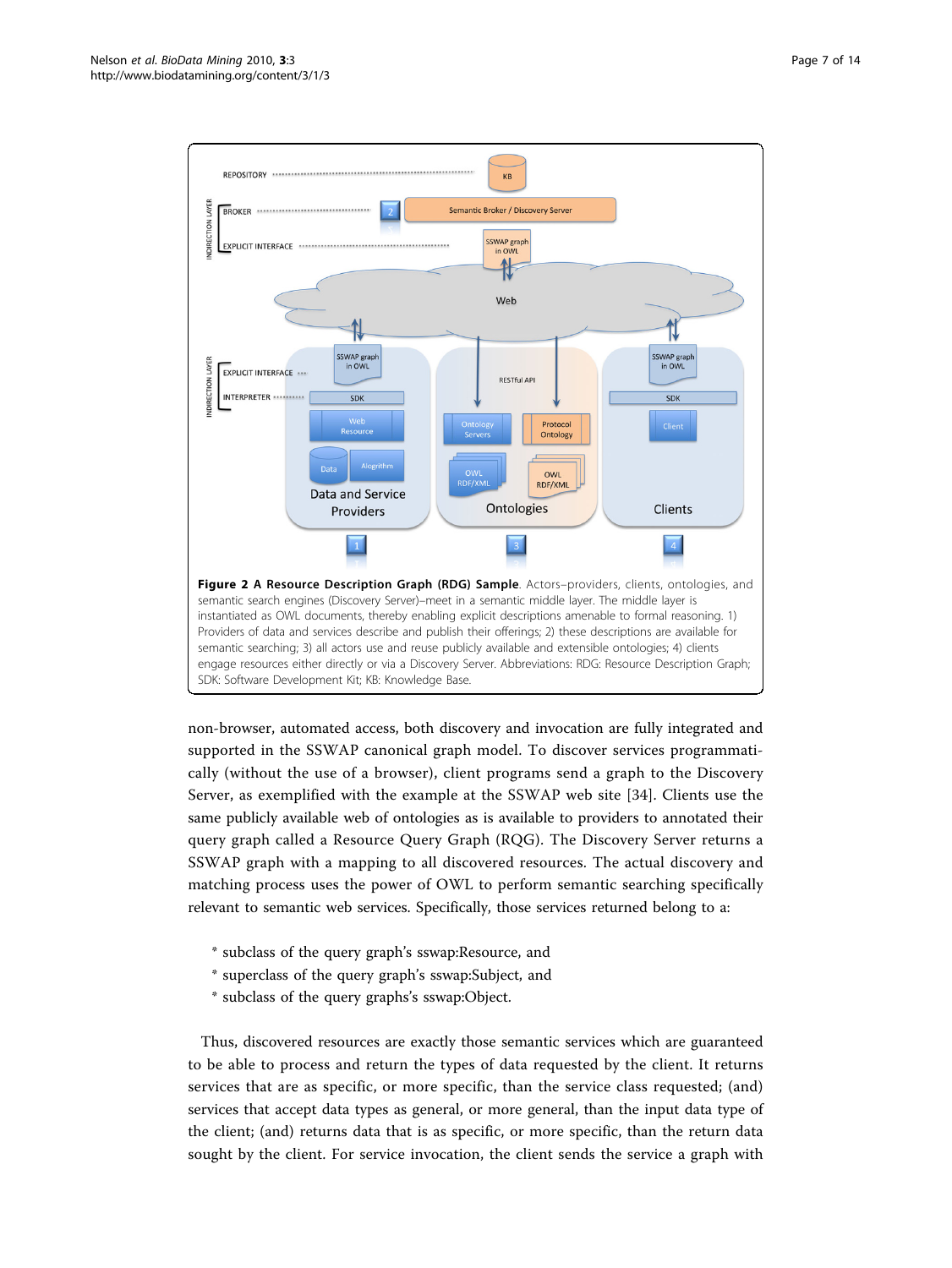the appropriate input data in the graph called a Resource Invocation Graph (RIG). Depending on the construction of the RIG, the data itself does not need to be serialized in the graph, but can be referenced indirectly by URLs. The client can also engage services directly without the Discovery Server, in a manner analogous to how anyone can use a search engine such as Google to find web sites or visit them directly.

SSWAP's knowledge base of statements underlying the Discovery Server is implemented in PostgreSQL 8.2. This is accessed by Hewlett-Packard's open source semantic middle layer, Jena [[35\]](#page-13-0), as a Java API to SPARQL [\[36](#page-13-0)], and augmented by a light-weight prototype Java API for SSWAP-specific coding. Jena plus the SSWAP API give the Java developer a package to manipulate SSWAP graphs in Java rather than in the lower level OWL or RDF.

# Results

## Gramene QTL ontology and semantic services

In order to describe the data available from Gramene, QTL, trait, and map ontologies were developed in OWL DL using the ontology editor Protégé. We also reused and extended other ontologies available at the SSWAP ontology portal [\[28\]](#page-13-0). Initially, the Gramene QTL ontology was constructed to define the data model based on the current data contained in the Gramene QTL class and those data types our services would provide. Thus we generated the ontology classes and their properties (e.g., 'name', 'symbol', 'synonym', etc.) based on the existing Gramene databases and their underlying query interfaces. At a later stage in collaboration with SoyBase, LIS, and SSWAP developers, we developed more general QTL, 'trait', 'map' and 'marker' ontologies. These ontologies are available via the SSWAP ontology portal [\[28](#page-13-0)]. The ontology terms that are specific for Gramene are available at<http://sswap.gramene.org/vpin/ontologies/qtl>.

Gramene acts as a service provider under the SSWAP semantic web services platform. Gramene currently offers 10 QTL resources allowing searching for QTLs by different means, such as by QTL metadata (accession ID, QTL symbol) as well as by trait (accession ID, symbol, synonyms, and category), species (common or scientific name), and linkage group (see Additional File [1](#page-12-0)). In order to describe these services 13 existing terms from four external ontologies were incorporated into the Gramene QTL ontology. These QTL services provide information such as traits, species, mapping information, location on a map, and other associated data. All of these services provide the same data and functionality offered via the Gramene main website, but are now formalized for semantic discovery and invocation.

These services can be discovered at the SSWAP discovery server [[19\]](#page-13-0). Researchers may go to the Discovery Server at<http://sswap.info>, search for 'QTL' to discover Gramene's services as well as other resources that operate on formal QTL objects. These services may be invoked and data may be shared and integrated with other resources.

# SoyBase QTL and Locus ontology and semantic services

SoyBase also acts as a service provider under the SSWAP semantic web services platform. The return from the 'QTL' query described above will also contain a list of Soy-Base services associated with QTLs. This is because an important data class in both the Gramene and SoyBase databases is the QTL class. In SoyBase, this class contains data derived from many published soybean trait mapping experiments. The database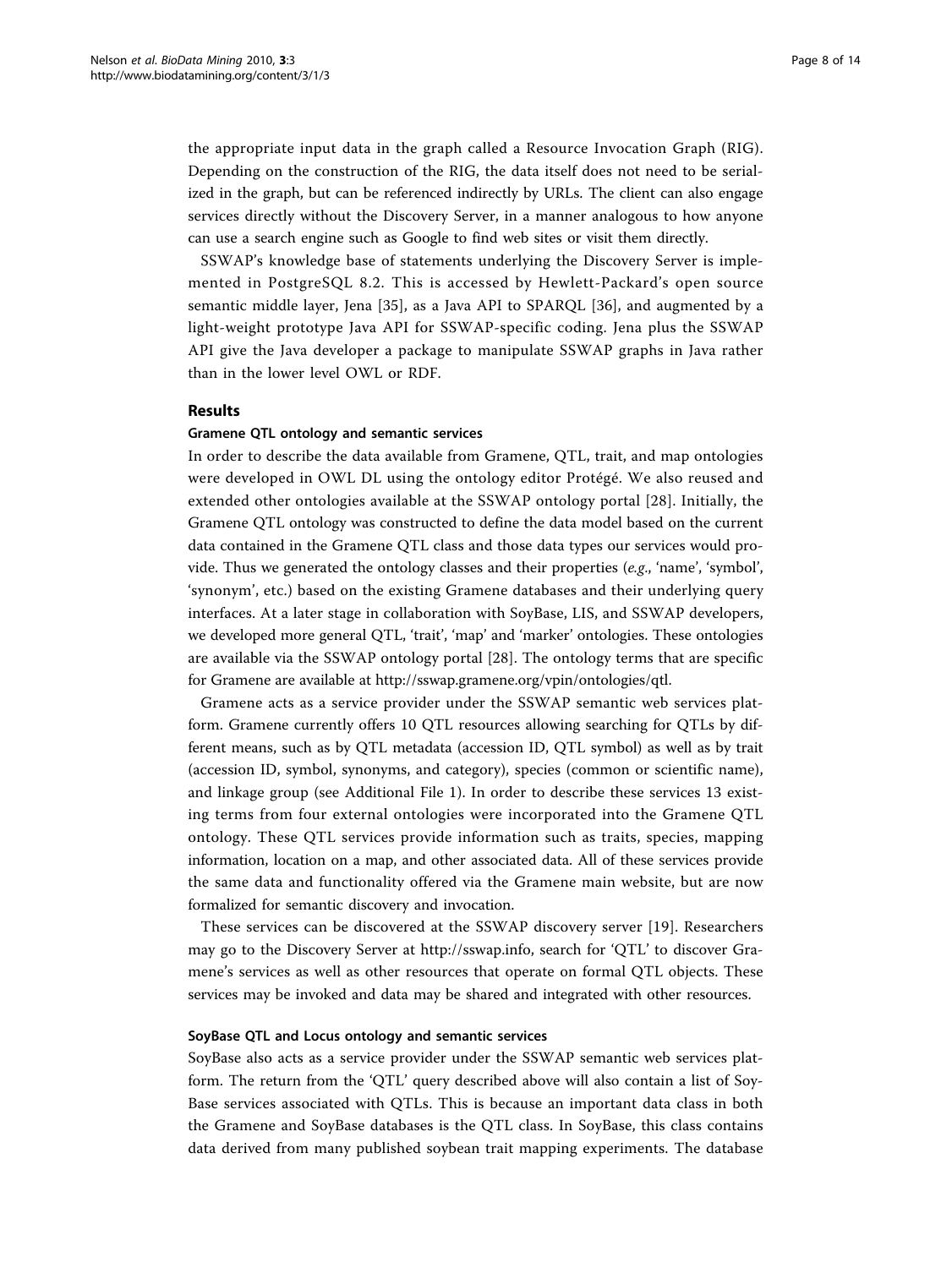schema for this data class was systematically explored for semantic equivalence to concepts embodied in previously published ontologies at the SSWAP ontology site [[28](#page-13-0)]. These equivalences were used to construct the shared ontological concepts describing the data classes across information resources. In cases where a clear equivalence with a published ontology was not evident, new terms were established as subclasses of the most applicable concept in the published ontologies. In a similar manner, predicates or properties used to tag string literals were introduced as needed.

In total, ontologies for two major data types in SoyBase have been created, one for the QTL class [\[37](#page-13-0)] and the other for the Locus class [[38](#page-13-0)]. Thirty-four SoyBase-specific data type properties for the QTL class and 26 for the Locus class were created to fully describe each data class. A total of three external ontologies were used to reference terms from each of the classes. The construction of a data-type ontology was the first step in creating SSWAP services to allow discovery and access to the SoyBase data. In total six services for the QTL class and seven services for the Locus class were developed. A general description of each SoyBase QTL and Locus service is presented in Additional File [2.](#page-12-0) A more detailed explanation of each service can be found in the individual service's RDGs found at the SoyBase QTL and Locus URIs [[39,40](#page-13-0)].

# LIS ontology and semantic services

LIS offers numerous variants on two basic semantic web services: 1) sequence retrieval (implemented via two complementary services); and 2) BLAST analyses (implemented as a single service for both DNA and RNA queries) (Additional File [3](#page-12-0)). Web frontends to the services are at<http://clovis.ncgr.org> and can be discovered from either the top navigation bar of LIS (<http://www.comparative-legumes.org> choose Analysis -> Semantic Web Services) or the Discovery Server at<http://sswap.info>.

Sequences can be retrieved by one of four methods. Users can enter the Genbank accession number, the TIGR Transcript Assembly number, the TIGR Consensus number, or a marker symbol. In the case of the latter, marker symbols can be restricted to any combination of 21 species, though most of the marker symbols are from SoyBase and relevant for Glycine max. Upon execution, the service does not return the data per se, but returns a URL to the sequence in FASTA format. Over two million sequences are available for retrieval via this service. Users may also submit DNA or RNA sequences for BLAST against LIS maintained libraries. The underlying SSWAP semantic web service accepts parameterization of gapped alignments, expectation and extension thresholds, word size settings, and limits on maximum hits and returned alignments. Users can choose from any of 18 DNA library and 67 RNA library restrictions. The service returns a plain text BLAST report.

For both services, the same functionality wrapped for browser access at [http://clovis.](http://clovis.ncgr.org) [ncgr.org](http://clovis.ncgr.org) is available for non-browser invocation as a SSWAP semantic web service. Indeed, the web front-end simply wraps and engages the underlying semantic web service. This means that these services are discoverable by semantically-aware Discovery Servers and can be engaged remotely without human intervention.

### Semantic searching

Given the described semantic services, users can now search for QTL, trait, and mapping resources via interactive or programmatic engagement. Interactively, the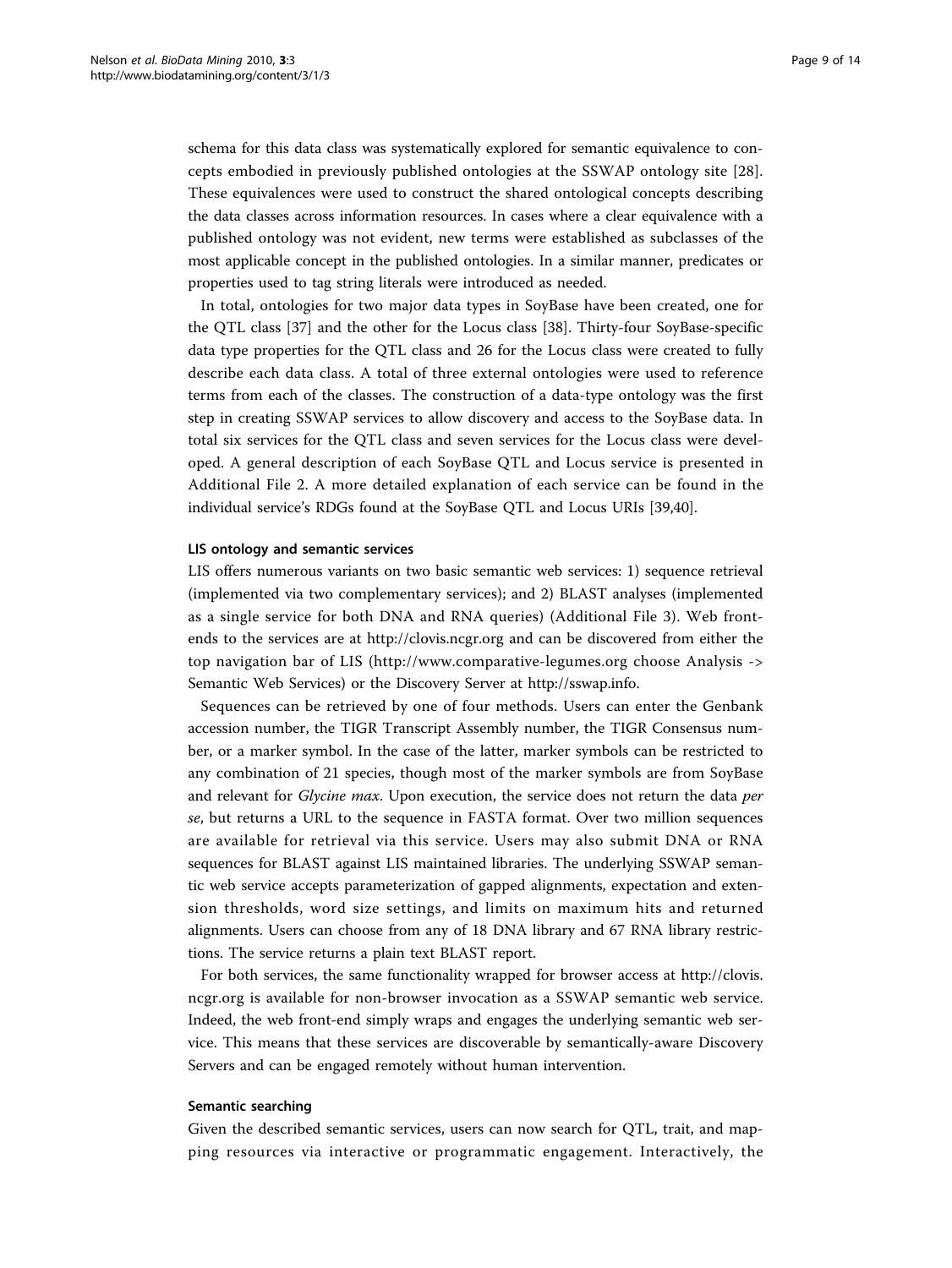Gramene, SoyBase, and LIS services are discoverable at<http://sswap.info>. The web front-end at sswap.info accepts uncontextualized simple text as input. It associates that text with both semantic tags and raw lexical metadata for semantic resources in the knowledge base. For example, searching on the word "taxonomy" matches to the property taxonomyID and the class TaxonomyRecord used by the "Gramene QTL information Retrieval for QTL Accession ID" service. This and other services are discovered. For any discovered resource, the user can click on the eyeglass icon on the results page and see a narrative on why any given resource was discovered.

Behind the web front-end is a semantic graph search back-end. This is also available at [http://sswap.info/sswap/resources/queryForResources/inputForm.jsp.](http://sswap.info/sswap/resources/queryForResources/inputForm.jsp) This back-end graph search allows resources to be discovered programmatically. A work-through example is provided for users at the web site.

# **Discussion**

Ontology identification or construction is an integral first step in the creation of these semantic web services. SSWAP's use of OWL means that providers can extend extant ontologies via a formalized subsumption semantic to connect their specialized requirements onto broadly accepted generic terms. This yields two distinct yet interconnected levels of ontology deployment:

1) First tier, generic ontologies, often previously published. These ontologies encompass the main concepts regarding such areas as sequences, taxonomy, and genetic map features;

2) Second tier, institutional ontologies. These are created via subclassing from the top level ontologies. These cover the institutional idiosyncratic requirements not covered by other published ontologies. To the degree that separate providers share these lower level requirements, groups may use these terms or subclass them too. This process incrementally builds a de facto community standard.

The ability to use subsumption semantics demonstrates some of the sociological aspects of SSWAP's architecture. Instead of having to develop a single ontology for each community in which all stakeholders have to agree, SSWAP allows developers to define classes or properties independently or in socially small groups, yet still under a formal semantic. Thus SSWAP allows the encapsulation of data present in any database into an RDF/XML OWL graph for data transport, without the necessity for alterations to the underlying database structure or programming and while enabling a mechanism for semantic integration. Since each ontology is by default published and accessible on the web, any actor can use the terms and concepts to describe their services as appropriate.

In all three cases presented here (SoyBase, Gramene, LIS), SSWAP service construction was largely dictated by existing database functionalities. However, there may be differences in what information is returned for a seemingly similar search. For example, SoyBase and Gramene each provide a service to look up data for QTLs. Both databases return QTL data, but the type of data returned from a simple QTL request varies dramatically (Additional Files [1](#page-12-0) and [2,](#page-12-0) SoyBase QTL Report Service and Gramene QTL Information retrieval for QTL published symbol). The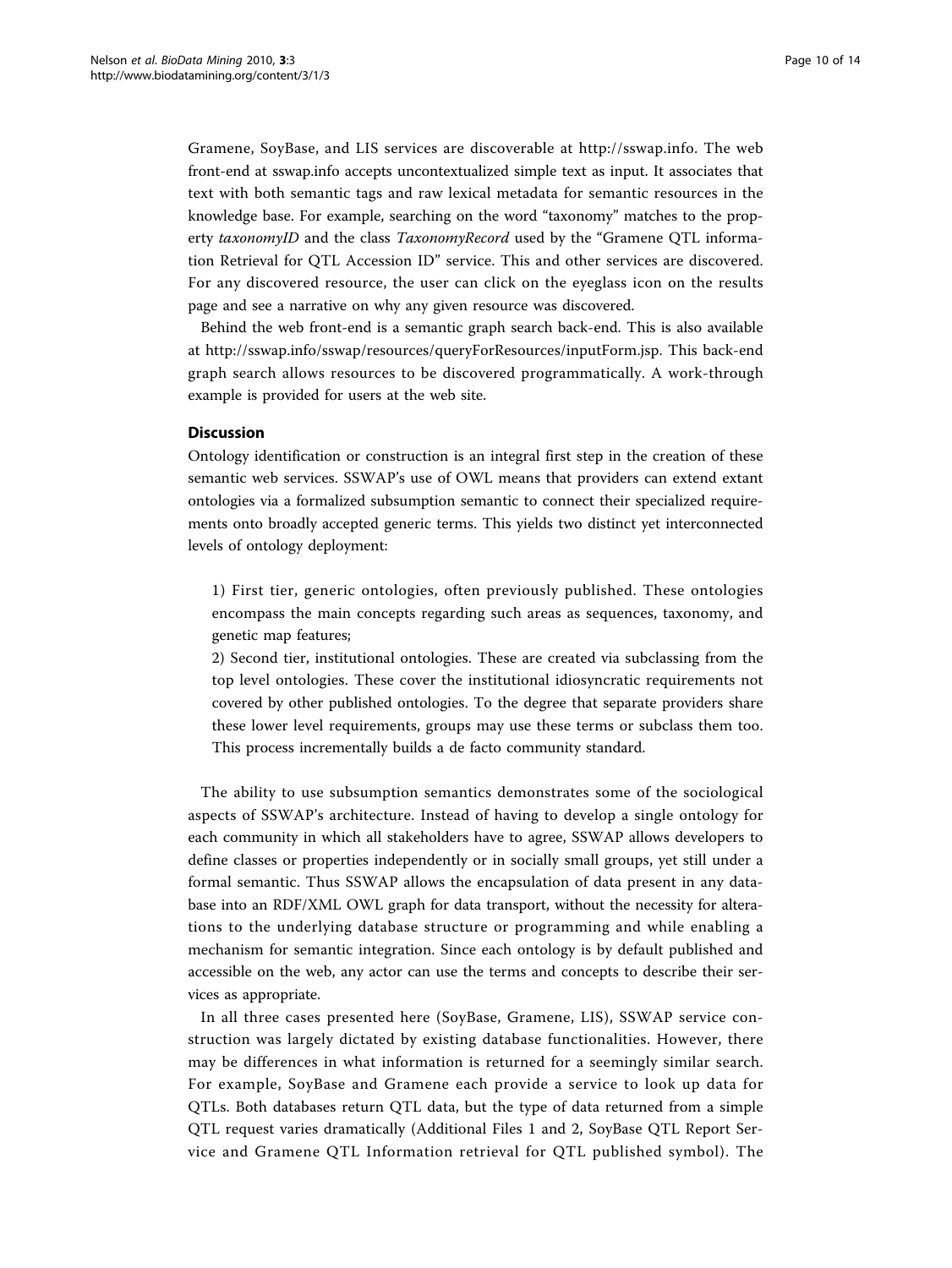semantic relations of each service's input and output data is grounded by each terms' place in their respective ontologies.

In general, SoyBase and Gramene services were designed to respond to those requests deemed most common in terms of other sites' requesting data. Two types of requests are anticipated to be the most frequent: first, a specific request for a data item using its associated map symbol as a lookup key; and second, general requests for unspecified metadata associated with a data item. At this stage, key equivalence is determined by lexical matches on the key value. In the future, it will also be possible to determine equivalence by the use of controlled vocabularies such as the Gene Ontology (GO) [[41\]](#page-13-0) and Plant Ontology (PO) [\[42](#page-13-0)] when they have been incorporated into the SoyBase database schema.

As an example, the SoyBase services QtlReportService and LocusReportService take as input the map symbol for a soybean QTL or Locus and return a report back for the bulk of the data concerning the map symbol present in SoyBase. In order for other databases or researchers to find out what symbols are available, other services were created. The SoyBase LocusTypeService was created to deliver a list of all the "Types" of loci in the database. The  $LocusByTypeService$  was created to take in a locus type and return a list of all map symbols of that type. With this list one could then systematically retrieve all data from the locus class held in SoyBase. Similarly, the QtlLGService was created to take as input a soybean linkage group identifier and return a list of all QTL on that linkage group. This list could then be used to systematically retrieve data for each QTL.

Gramene offers several types of services, where each service allows searching for QTLs and associated information, based on a particular search. The qtl-by-accession and qtl-by-symbol services provide detailed information about specific QTLs. The information includes traits (accession ID, symbol, synonyms, category) from the OBOstyle trait ontology (TO) hosted at Gramene, as well as species (common and scientific name), linkage group, map name, and location on a map (start and end position).

The so-called 'trait' services, namely, the qtl-by-trait-accession, qtl-by-trait-symbol, qtl-by-trait-name, and qtl-by-trait-synonym allow searching for QTLs related to a specific trait. Traits in Gramene are identified by the Trait Ontology [[43\]](#page-13-0) and are categorized according to trait categories, which are assigned by agronomic importance (anatomy, abiotic stress, biochemical, biotic stress, development, quality, sterility or fertility, vigor, yield). The qtl-by-trait-category service allows retrieval of QTLs associated to traits that belong to one of these trait categories.

The qtl-by-species-common-name, qtl-by-species-scientific-name and qtl-by-linkagegroup retrieve a list of QTL accession IDs and symbols that belong at a particular species or linkage group. This information may then be used to retrieve further details about a particular QTL using the above mentioned  $qtl$ -by-accession-id or  $qtl$ -by-symbol services or any other semantic web service that provides information given a QTL accession ID and/or symbol.

The three LIS services (getSequenceForIdentifier, getSequencesForMarkerSymbol, and *blastSequences*) demonstrate a number of SSWAP architectural features: 1) they allowed for the development of a local, lightweight SequenceServices ontology to be built to address the lack of appropriate ontology terms for sequence comparison parameters for semantic web services, while also allowing it to be used in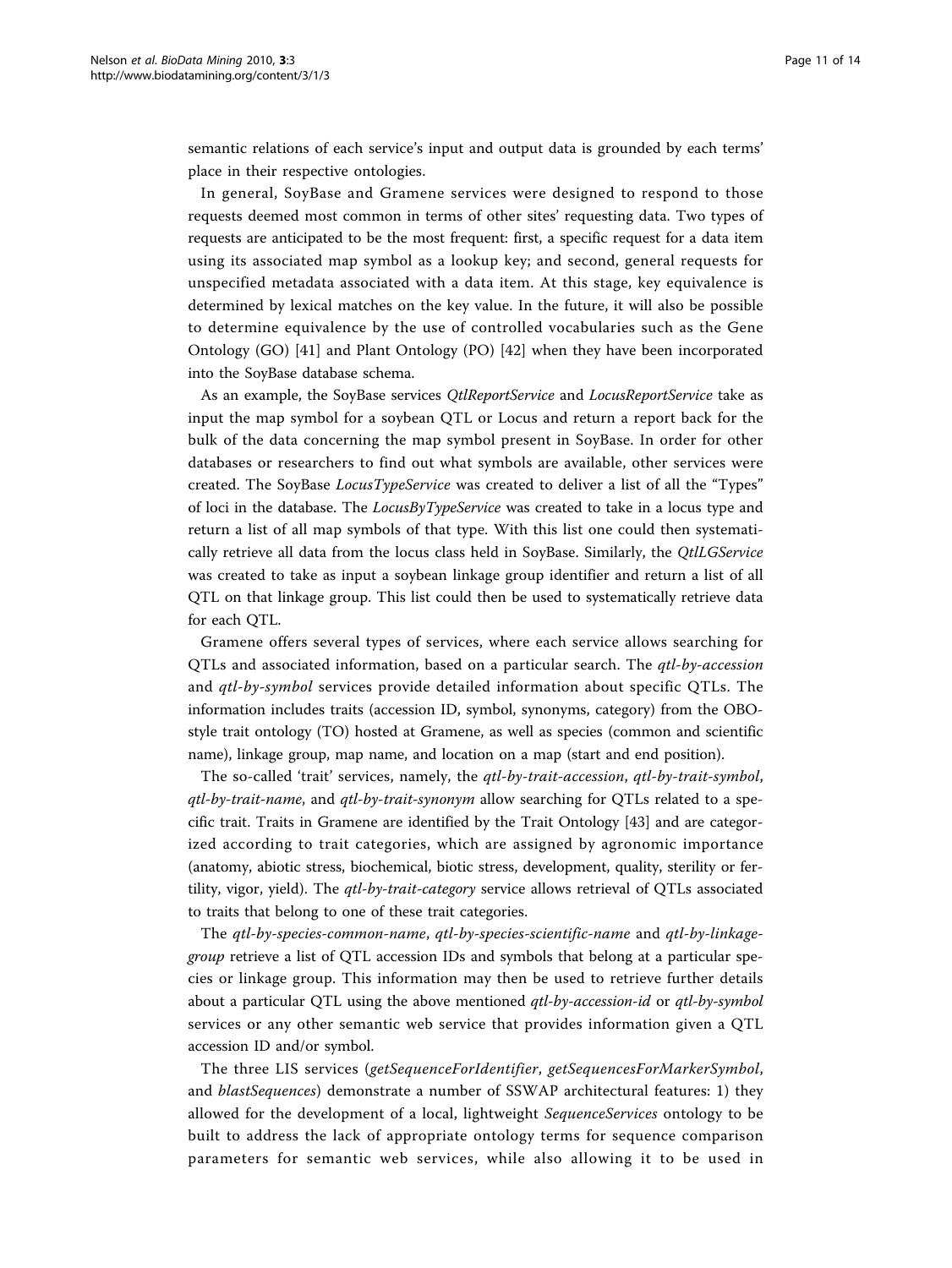aggregation with the established Nucleic Acids Research categories [\[44](#page-13-0),[45\]](#page-13-0) to classify both the services and their input and output data. This demonstrates SSWAP's ability to support ontology extension and aggregation; 2) the services accept both optional and required parameters for their invocation; 3) the services encapsulate varying degrees of complexity: the sequence retrieval service accepts four different types of input keys, while the BLAST service accepts both DNA and RNA sequences for comparison under thousands of different parameter and library combinations; 4) the services use URLs as indirection mechanisms to allow the return of arbitrarily large data sets. For the sequence retrieval service, a URL is returned that points to the FASTA sequence so that the data itself is not embedded in the return graph; 5) in the case of the *blastSequences* service, a legacy capability at LIS was simply wrapped to turn it into a new SSWAP-compliant service; 6) the SSWAP services were designed for programmatic access and analysis with LIS's more than two million sequences, but they are wrapped with web front-ends to provide point-and-click engagement; 7) the services are discoverable and evocable outside of their providers' web front-ends via discovery and invocation directly from the third-party Discovery Server [\[19](#page-13-0)].

Because of the relative lack of semantic web tools, much work was done in Protégé and simple text editors. This proved challenging at times because, as database administrators and bioinformaticians, we had to bridge into the world of ontologies, semantics, and reasoning. Additionally, OWL DL as a web-enabled, first-order description logic has both strengths and limitations. Some concepts such as subsumption (subclassing) are deeply veined within the language, thus offering both power and opportunities for abuse. In other cases, seemly simple requirements such as setting a specified number of required parameter values for a service are not easily modeled by OWL. The greatest benefit, though, probably comes to the end user. They are protected from these development issues and see only the relative easy way in which they can discover data and services or access web pages that themselves rely on the benefits of these underlying technologies.

# Conclusions

SSWAP provides a flexible method for semantically describing data and services. This is evidenced by the ability to accommodate varied but related interactions with three major yet independent information resources. The model provides the framework to semantically associate independent services regardless of the fact that the underlying data schemas share little in common.

Looking forward, cross-species comparisons are important for all three information resources (SoyBase, Gramene, LIS). Integration of controlled vocabulary terms is underway at Gramene and is now being implemented at SoyBase. When incorporation of Gene Ontology and Plant Ontology controlled vocabulary terms into SoyBase are complete, it will be possible to retrieve a list of loci, QTL or genes from either resource based on common GO (Gene Ontology) or PO (Plant Ontology) accession numbers. This will further facilitate cross-species genetic and genomic comparisons by providing another level of semantic equivalence between taxa.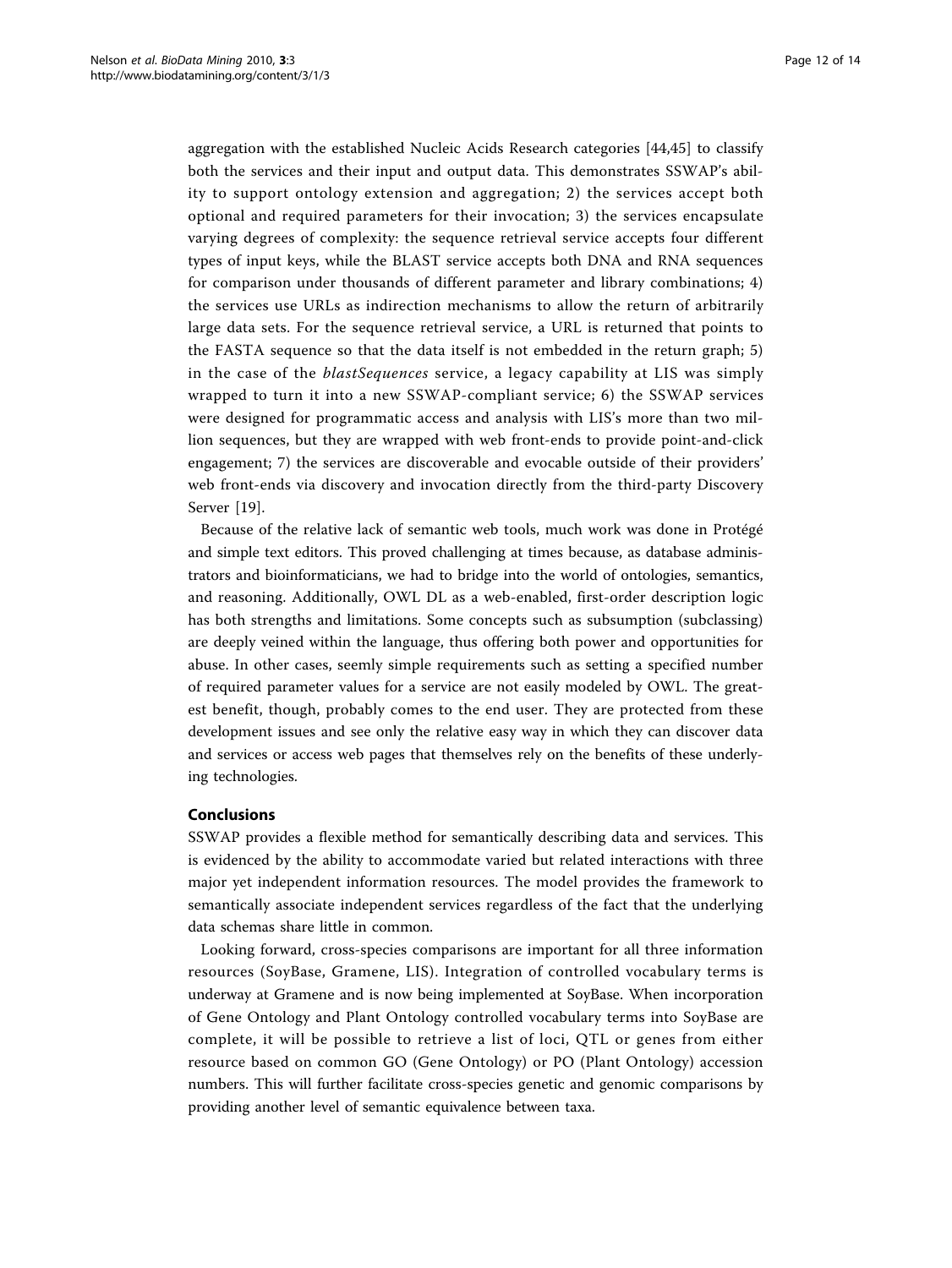# <span id="page-12-0"></span>Additional material

[Additional file 1: T](http://www.biomedcentral.com/content/supplementary/1756-0381-3-3-S1.PDF)able 1. Listing of semantic web services offered by the Gramene Database with their associated input and output data types.

[Additional file 2:](http://www.biomedcentral.com/content/supplementary/1756-0381-3-3-S2.PDF) Table 2. Listing of semantic web services offered by the SoyBase Database with their associated input and output data types.

[Additional file 3: T](http://www.biomedcentral.com/content/supplementary/1756-0381-3-3-S3.PDF)able 3. Listing of semantic web services offered by the LIS Database with their associated input and output data types.

#### Abbreviations

LIS: Legume Information System; OWL: Web Ontology Language; PO: Plant Ontology; QTL:Quantitative Trait Loci; RDF: Resource Description Framework; RDG: Resource Description Graph; RIG: Resource Invocation Graph; RQG: Resource Query Graph; RRG: Resource Response Graph; SSWAP: Simple Semantic Web Architecture and Protocol; TO: Trait Ontology; WC3: World Wide Web Consortium; XML: eXtensible Markup Language.

#### Acknowledgements

Many thanks to Gary Schlitz for software engineering on SSWAP; to Selene Virk for software development on the LIS services, and Lincoln Stein for contributions. We would also like to acknowledge David Grant, SoyBase curator for contributions to the formation of the SoyBase services. We also thank Ken Youens-Clark and Jim Thomason for critical review of the manuscript. This material is based upon work supported by the National Science Foundation (NSF) under grants #0516487, #703908, and the NSF Plant Cyberinfrastructure Program (#EF-0735191); by the United States Department of Agriculture, Agricultural Research Service (USDA-ARS) Specific Cooperative Agreement 3625-21000-038- 01.

#### Author details

<sup>1</sup>USDA-ARS, CICGR, 100 Osborne Dr. Rm. 1575, Ames, IA, 50011-1010 USA. <sup>2</sup>Cold Spring Harbor Laboratory, 1 Bungtown Road, Cold Spring Harbor, NY 11724, USA. <sup>3</sup>National Center for Genome Resources, 2935 Rodeo Park Drive East, Santa Fe, NM 87505, USA. <sup>4</sup>USDA-ARS, 1 Bungtown Road, Cold Spring Harbor, NY 11724, USA. <sup>5</sup>University of Arizona, 1657 E. Helen St., Tucson, AZ 85721, USA.

#### Authors' contributions

RTN carried out and prepared the SoyBase SSWAP ontologies and services and participated in the drafting of the manuscript. SA carried out and prepared the Gramene SSWAP ontologies and services and participated in the drafting of the manuscript. DDG created the SSWAP protocol and directed the research, participated in the design of the study and creation of the LIS services, and helped to draft the manuscript. RCS, DW, and GDM oversaw the implementation and conception of the SoyBase, Gramene, and LIS services respectively. All authors read and approved the final manuscript.

#### Competing interests

The authors declare that they have no competing interests.

#### Received: 30 September 2009 Accepted: 4 June 2010 Published: 4 June 2010

#### References

- The SoyBase Database. [[http://soybase.org\]](http://soybase.org).
- The Gramene Database. [<http://www.gramene.org>].
- 3. Liang C, Jaiswal P, Hebbard C, Avraham S, Buckler ES, Casstevens T, Hurwitz B, McCouch S, Ni J, Pujar A, et al: Gramene: a growing plant comparative genomics resource. Nucl. Acids Res 2008, 36:D947-953.
- 4. Gonzales MD, Archuleta E, Farmer A, Gajendran K, Grant D, Shoemaker R, Beavis WD, Waugh ME: The Legume Information System (LIS): an integrated information resource for comparative legume biology 10.1093/nar/gki128. Nucl. Acids Res 2005, 33:D660-665.
- 5. Building customized data pipelines using the entrez programming utilities(eUtils). [[http://www.ncbi.nlm.nih.gov/](http://www.ncbi.nlm.nih.gov/bookshelf/br.fcgi?book=coursework&part=eutils) [bookshelf/br.fcgi?book=coursework&part=eutils\]](http://www.ncbi.nlm.nih.gov/bookshelf/br.fcgi?book=coursework&part=eutils).
- 6. McWilliam H, Valentin F, Goujaon M, Li W, Narayanasamy M, Martin J, T M, Lopez R: Web services at the european bioinformatics institute - 2009. Nucl. Acids Res 2009, 37:W6-W10.
- 7. Pillai S, Silventoinen V, Kallio K, Senger M, Sobhany S, Tate J, Velankar S, Golovin A, Henrick K, Rice P, et al: SOAP-based services provided by the European Bioinformatics Institute 10.1093/nar/gki491. Nucl. Acids Res 2005, 33:W25-28.
- 8. Dowell RD, Jokerst RM, Day A, Eddy SR, Stein L: [The distributed annotation system.](http://www.ncbi.nlm.nih.gov/pubmed/11667947?dopt=Abstract) BMC Bioinformatics 2001, 2:7.
- 9. The Genomic Diversitiy and Phenotype Connection. [\[http://www.maizegenetics.net/gdpc/index.html\]](http://www.maizegenetics.net/gdpc/index.html).
- 10. BioCatalogue Web Site. [[http://www.biocatalogue.org\]](http://www.biocatalogue.org).
- 11. Goble CA, De Roure D: Curating scientific web services and workflows. EDUCAUSE Review 2008, 43.
- 12. Battle R, Benson E: Bridging the semantic Web and Web 2.0 with representational state transfer (REST). Journal of Web Semantics 2008, 6:61-69.
- 13. Wilkinson M, Schoof H, Ernst R, Dirk H: [BioMOBY successfully integrates distributed heterogeneous bioinformatics](http://www.ncbi.nlm.nih.gov/pubmed/15888673?dopt=Abstract) [web services. The PlaNet exemplar case.](http://www.ncbi.nlm.nih.gov/pubmed/15888673?dopt=Abstract) Plant Physiology 2005, 138:5-17.
- 14. Agarwal V, Chafle G, Dasgupta K, Karnik N, Kumar A, Mittal S, Srivastava B: Synthy: a system for end to end composition of web services. Journal of Web Semantics 2005, 3:311-339.